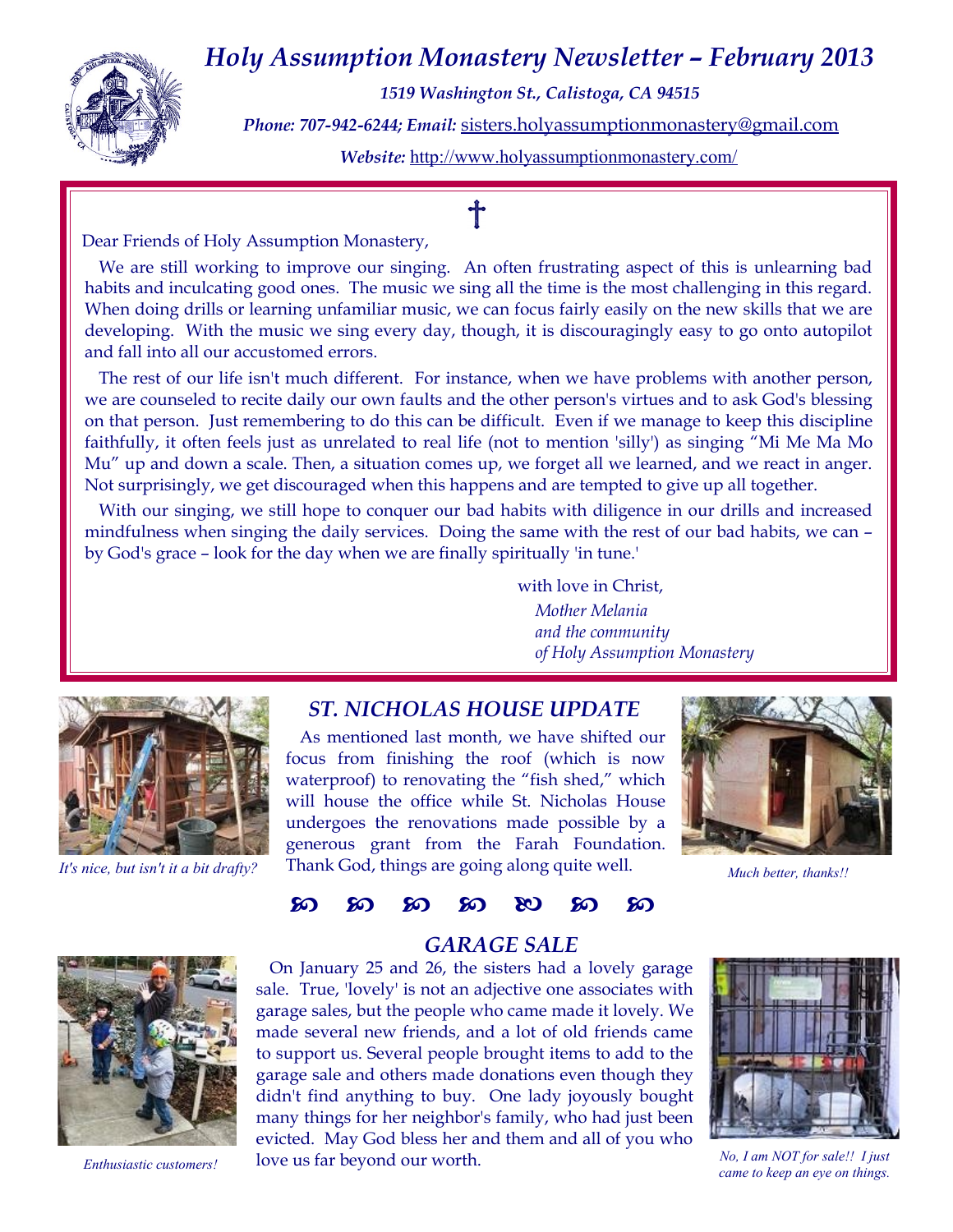#### *THEOPHANY & MONASTERY BLESSING*

We were blessed to have Fr. Mark Sahady and his family here to celebrate Theophany with us. We were particularly grateful for their kind-heartedness and lovely singing voices. As is our custom, we went out and blessed the Napa River, which was running merrily to greet the One Who deigned to be baptized in the Jordan to sanctify the waters.

Since we never seem to get our act together in time to bless the monastery on Theophany, Fr. Joakim kindly blessed the monastery later in the month. The 'zoo' shared in the blessing, of course. The koi took it in stride, but the rest of the critters were less than thrilled. As for the cats, they made it clear that they thought they were already holy enough!!



*The Sahadys check out the koi pond*



*of the water* 



*Processing down to the Napa River The indoor blessing for the outdoor blessing of the water*





*Blessing the monastery grounds*

*I was just leaving*



#### *JANUARY FRIENDS MEETING*

At our January 13 Friends meeting, Mother Melania spoke on *How Crazy Is That?! What the Fathers have to say about mental illness, demonic possession, and the insanity of sin.* We started studying this topic from the desire to answer heart-wrenching questions such as "Is my son demon-possessed or schizophrenic?" "Am I bipolar or possessed?" The answers amazed us. First, the Fathers understood mental illness to be distinct from demonic possession. Mental illness had been recognized in Greek medicine long before the time of Christ, and the Fathers accepted most of their classifications. Second, the general attitude of the Fathers towards the possessed and mentally ill was compassion. If the afflicted accepted their struggle with humility and thanksgiving, they were even greatly to be admired. Third, the Fathers in all seriousness believed that everyone who is not a saint is insane. This insanity consists of turning our backs on God, Who is the fundamental reality. Fourth, it is worse to be possessed by our passions than by a demon. The reason is that we willfully choose this type of possession and often even enjoy it! Fifth, possession by passions is actually a different and worse form of demonic possession. By willfully following our own desires instead of God's, we make our hearts dwellings fit not for God, but for the demons who also followed their own will instead of God's.

The upshot of all this is that the people whose spiritual condition we should be most concerned about are our own selves. This realization should radically change how we treat the mentally ill and possessed. Too often, we see them as the dregs of society or, at best, as pathetic beings that we are condescending to help. Rather, they are people bearing a heavy load that we probably could not bear ourselves. The least we can do is give them a kind word and do the little we can to help them bear their load. This is cheering news for the possessed and mentally ill. For the rest of us, though, if we take this seriously (as the Fathers certainly did), it may be a crushing blow. With that in mind, Mother Melania ended with words from St. John Chrysostom:

When we depart hence, then, and not till then, will the glorious victory be achieved. For instance, take the case of some evil lust. The extraordinary thing would be, not even to entertain it, but to stifle it. If, however, this be not possible, then though we may have to wrestle with it, and retain it to the last, yet if we depart still wrestling, we are conquerors.

As this is a topic that is near to all of us in one way or another, several people had a variety of questions that there was no time to address. So, Mother Melania will continue with the same topic this month.



*No, I can't talk without my hands!*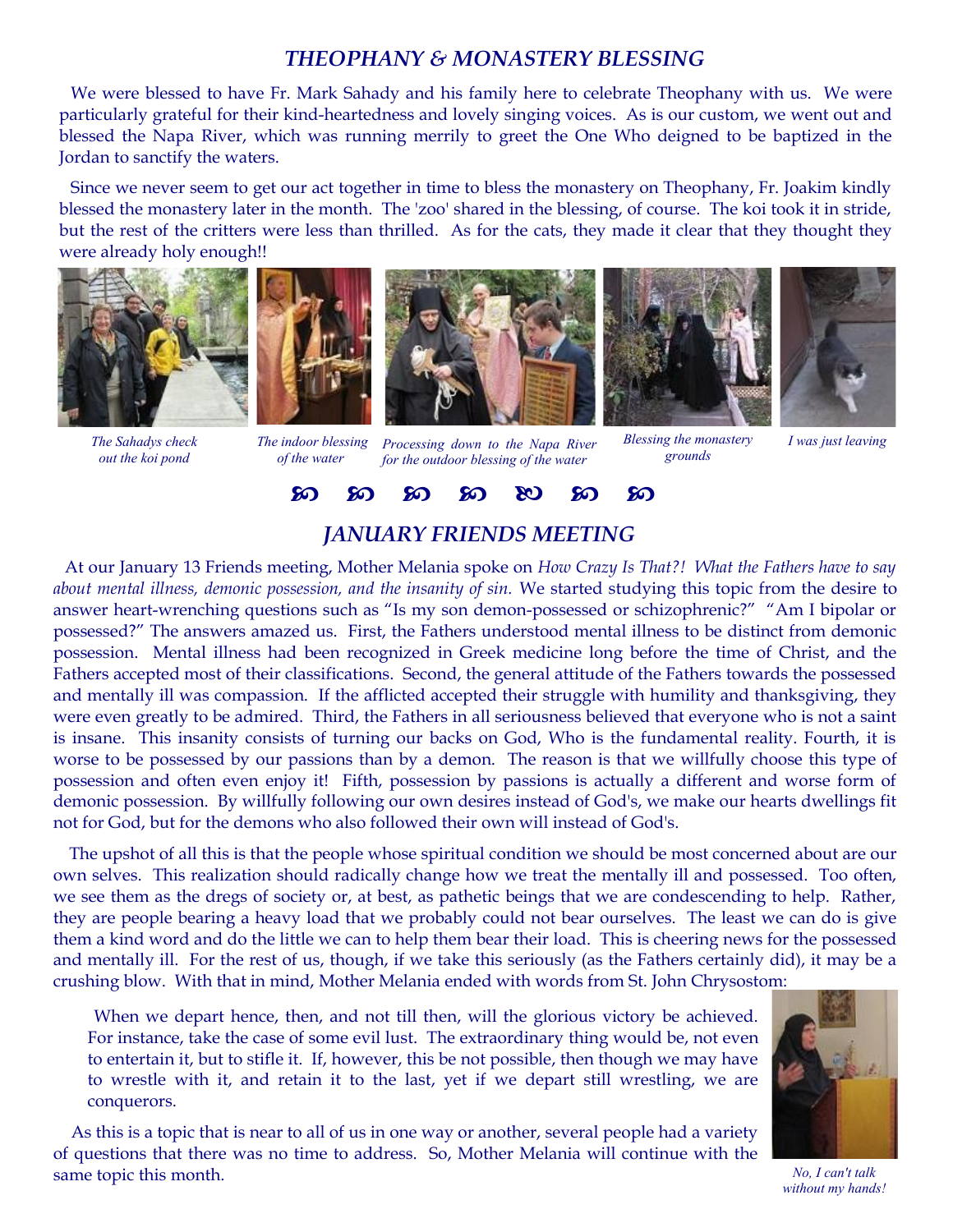### **February 2013 Schedule for Holy Assumption Monastery & St. Simeon Church**

**Monastery contact info – (707) 942-6244; email –** [sisters.holyassumptionmonastery@gmail.com](mailto:sisters.holyassumptionmonastery@gmail.com)**; website – [http://www.holyassumptionmonastery.com](http://www.holyassumptionmonastery.com/)**

| <b>Sun</b>                                     | <b>Mon</b>       | <b>Tue</b>              | <b>Wed</b>         | <b>Thu</b>       | Fri                                      | <b>Sat</b>                |
|------------------------------------------------|------------------|-------------------------|--------------------|------------------|------------------------------------------|---------------------------|
|                                                |                  |                         |                    |                  | 1                                        | 2                         |
|                                                |                  |                         |                    |                  |                                          | 8:40am Hours/             |
|                                                |                  |                         |                    |                  | 5:00pm Vigil (at                         | <b>Divine Liturgy (at</b> |
|                                                |                  |                         |                    |                  | Monastery)                               | <b>Monastery)</b>         |
|                                                |                  |                         |                    |                  |                                          |                           |
|                                                |                  |                         |                    |                  |                                          | <b>Meeting of the</b>     |
|                                                |                  |                         |                    |                  |                                          | <b>Lord</b>               |
|                                                |                  |                         |                    |                  |                                          | <b>Guest Clergy</b>       |
|                                                |                  |                         |                    |                  |                                          |                           |
|                                                |                  |                         |                    |                  |                                          | 5:00pm Reader             |
|                                                |                  |                         |                    |                  |                                          | Vigil (at                 |
|                                                |                  |                         |                    |                  |                                          | Monastery)                |
| 3                                              | 4                | 5                       | 6                  | 7                | 8                                        | 9                         |
|                                                |                  |                         |                    |                  | 5:40am Hours/                            |                           |
| 9:40am Hours/                                  |                  |                         |                    | 5:00pm Vigil (at | Divine Liturgy (at<br>Monastery)         | 5:00pm Vigil (at St       |
| Divine Liturgy (at<br>Monastery)               |                  |                         |                    | Monastery)       |                                          | Simeon Parish)            |
|                                                |                  |                         |                    |                  | St. Theodore the                         |                           |
|                                                |                  |                         |                    |                  | General &                                |                           |
|                                                |                  |                         |                    |                  | <b>Prophet Zechariah</b>                 |                           |
| 10                                             | 11               | 12                      | 13                 | 14               | 15                                       | 16                        |
| 9:40am Hours/                                  |                  | 5:40am Hours/           |                    |                  | 9:40am Hours/                            |                           |
| Divine Liturgy (at                             | 5:00pm Vigil (at | Divine Liturgy (at      |                    |                  | 5:00pm Vigil (at St   Divine Liturgy (at | <b>NO VIGIL</b>           |
| <b>St Simeon Parish)</b>                       | Monastery)       | Monastery)              |                    | Simeon Parish)   | <b>St Simeon Parish)</b>                 |                           |
| 4:00pm Friends                                 |                  | St. Meletios of         |                    |                  | <b>Meeting of the</b>                    |                           |
| <b>Meeting (at</b>                             |                  | Antioch & St.           |                    |                  | Lord                                     |                           |
| Monastery)                                     |                  | <b>Aleksy of Moscow</b> |                    |                  | (Old Calendar)                           |                           |
| $\overline{17}$                                | 18               | 19                      | 20                 | 21               | 22                                       | 23                        |
|                                                |                  | 5:40am Hours/           |                    |                  |                                          | 9:00am - 3:30pm           |
| 9:40am Hours/                                  | 5:00pm Vigil (at | Divine Liturgy (at      |                    |                  |                                          | <b>RETREAT</b> (at        |
| Divine Liturgy (at<br>Monastery)               | Monastery)       | Monastery)              |                    |                  |                                          | Monastery)                |
|                                                |                  | <b>Apostles</b>         |                    |                  |                                          | 5:00pm Vigil (at St       |
|                                                |                  | <b>Archippus &amp;</b>  |                    |                  |                                          | <b>Simeon Parish)</b>     |
|                                                |                  | Philemon                |                    |                  |                                          |                           |
| 24                                             | 25               | 26                      | 27                 | 28               | <b>Notes:</b>                            |                           |
|                                                |                  |                         | 5:40am Hours/      |                  |                                          | Starting on February 8,   |
| 9:40am Hours/                                  |                  | 5:00pm Vigil (at        | Divine Liturgy (at |                  |                                          | weekday Hours/Liturgy     |
| Divine Liturgy (at<br><b>St Simeon Parish)</b> |                  | Monastery)              | Monastery)         |                  |                                          | at the Monastery will     |
|                                                |                  |                         | St. Raphael of     |                  |                                          | start at 5:40 AM, instead |
|                                                |                  |                         | <b>Brooklyn</b>    |                  | of 8:40 AM.                              |                           |
|                                                |                  |                         |                    |                  |                                          |                           |